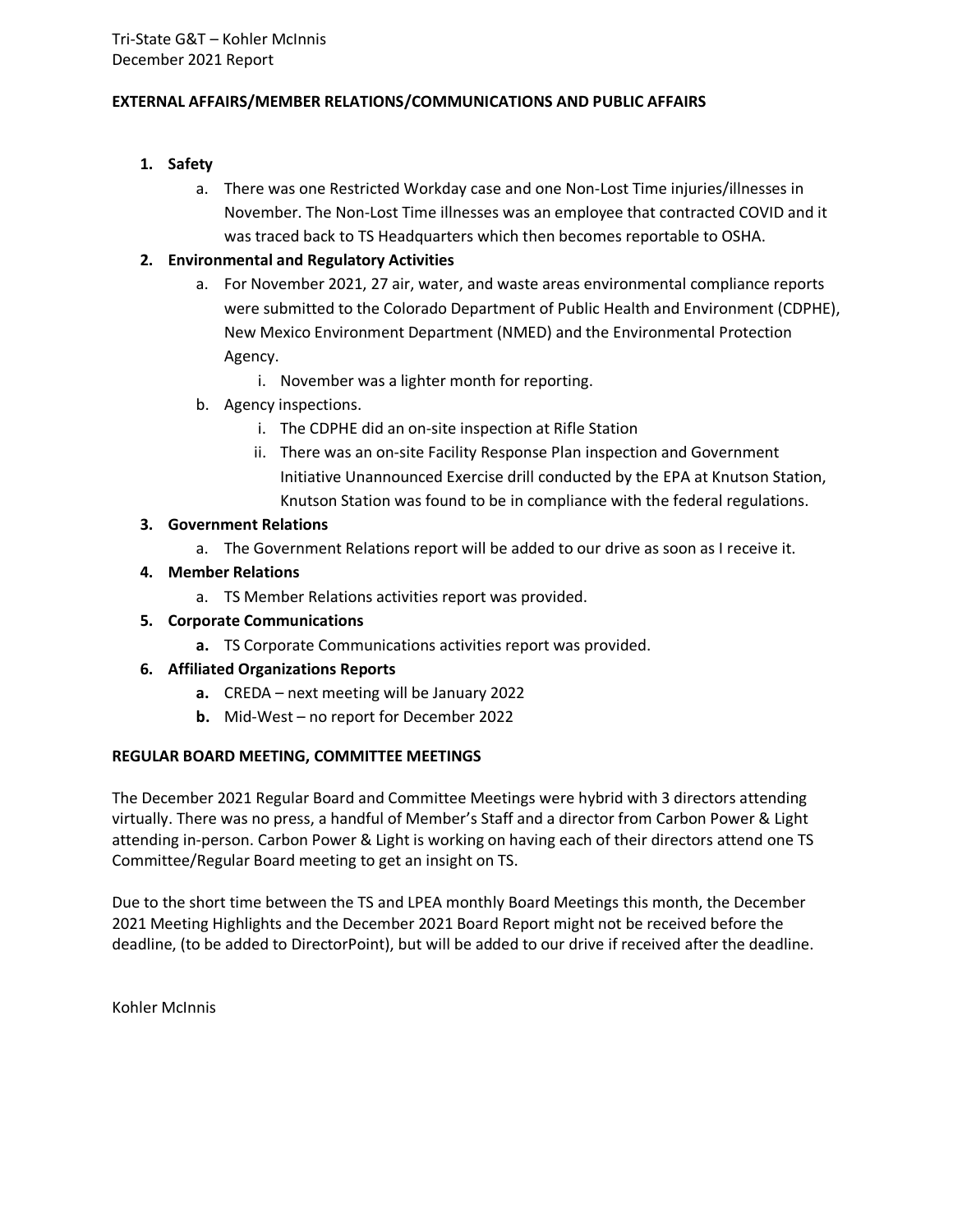

### **2021 Patronage Capital Refund Approved**

**The Tri-State Board of Directors approved the payment of a patronage capital refund (or retirement) in the amount of \$10 million to the members. Patronage capital represents each member's ownership and investment in Tri-State, and is an accumulation over the years of the net margins allocated to the members. Including 2021, Tri-State has returned approximately \$140 million to its members over the past six years.**

- Tri-State operates at cost collecting enough revenue to operate and invest in capital projects and when it has money left over, it's allocated back to our member as patronage capital. When all financial goals are met, the Board votes to return the patronage capital to members.
- The 2021 retirement maintains compliance with all indenture requirements and financial goals and is consistent with the Board's current financial plan.
- The patronage capital (\$10 million) comes from margins allocated to members in 2004.

#### **2022 Budget and Long-Term Financial Forecast (LTFF)**

**Pat Bridges, CFO, presented the 2022 Capital and Operating Budgets and the 2022-2031 Long-Term Financial Forecast (LTFF) to the Board of Directors. The 2022 Budget and LTFF are a forecast that represents the revenues and expenditures necessary to achieve Tri-State's mission, values, objectives, and the implementation of our strategic initiatives. Both forecasts include the announced 4% wholesale rate reduction for utility members (2% in March 2021 with another 2% reduction coming in March 2022) that was agreed to by FERC, while meeting the targets of Tri-State's Responsible Energy Plan (REP).** 

- The Board approved the 2022 Capital and Operating Budgets, which will lower the Class A Rate by 2% in March 2022. Highlights of the budgets include:
	- $\circ$  After several years of being flat, the cost to operate the association (Operating Budget) will decrease to \$1.16 billion.
	- o The operating budget achieves the financial goals established by the Tri-State Board to ensure continued financial strength of the association.
	- $\circ$  The capital expenditures budget of \$138M reflects a \$40M decrease from the 2021 capital expenditures budget, while continuing to ensure system reliability.
- The 2022 LTFF projects income, expenses, margins, and rates for the next 10 years and is based on numerous assumptions regarding the future (many provided by outside sources). Although it is based on what Tri-State believes are the best estimates available at the current time, actual results are likely to vary from the forecasts. Highlights of the LTFF include:
	- $\circ$  Class A Rates were flat between 2017-2020 and then lowered in 2021. The LTFF assumes our rates will decrease a total of 4% by 2022 and remain flat through 2028. This is achieved through the recognition of previously deferred revenue.
	- $\circ$  In 2028, the LTFF reflects the need to begin building significant new generation and transmission resources to implement the Responsible Energy Plan. Significant cost reductions and other operational alternatives are being considered to mitigate the future rate pressure and maintain stable rates. These mitigating factors are not yet reflected in the forecast.
	- $\circ$  The LTFF also recognizes the implementation of the partial requirements open season, which resulted in the allocation 203MW of self-supply capacity to three members
	- $\circ$  As in previous years, variables influencing the forecast include: operational costs; fuel and purchased power costs; capital expenditures; member, non-member and market sales; and use of deferred revenue.
- Tri-State understands that reducing rates is a priority for the association and will continue to work to ensure members are competitively positioned to provide energy at the most affordable price possible.

#### **Transmission Expansion in Eastern Colorado**

**Joel Bladow, SVP Transmission, and Chris Pink, Vice President Transmission Engineering, presented a proposed plan to enhance Tri-State's transmission capabilities in Eastern Colorado. The plan would make room for new generation resources proposed in Tri-State's Responsible Energy Plan, increase reliability in the region and further integrate transmission capabilities between Wyoming, Colorado and New Mexico.** 

- Bladow and Pink explained to the Board the limitations and future needs for transmission in Eastern Colorado. The existing system cannot handle the amount of renewable resource additions needed to support Tri-State's Responsible Energy Plan.
- Staff evaluated several transmission alternatives, including participation in Xcel's Colorado Power Pathways project, and concluded the best and least-cost approach was to invest approximately \$240M in incremental upgrades to Tri-State's existing system.
- The Board was receptive to this approach and will be asked to approve the plan in the upcoming months.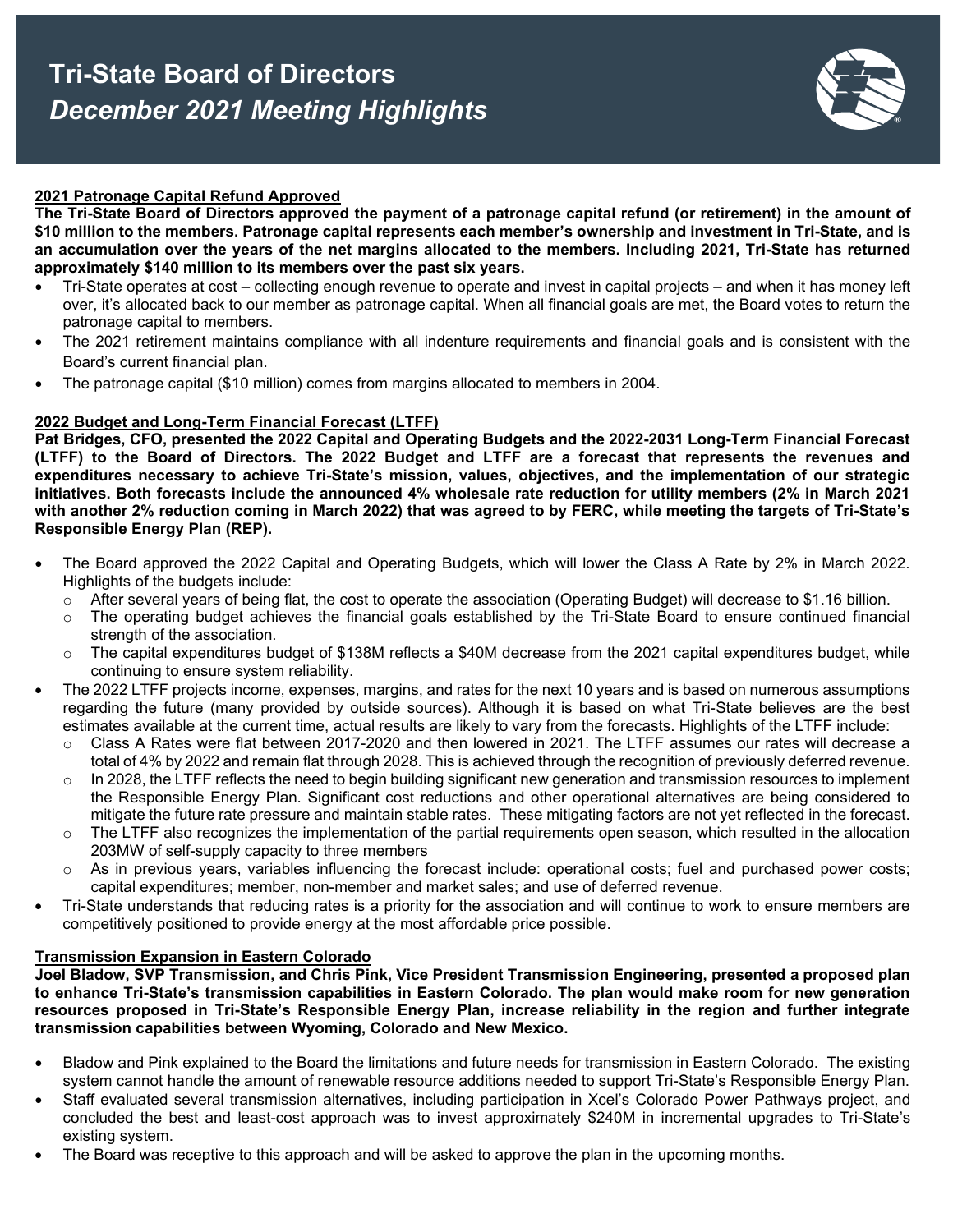

# **This month's highlights**

- 2021 Patronage capital refund
- 2022 Budget and Long-Term Financial Forecast
- Transmission expansion in eastern Colorado
- Fiduciary duty and Wholesale Contract
- Legislative outlook for 2022
- Reg Rudolph named Chief Energy Innovations Officer
- Government Relations report
- Operations and financial performance
- Meetings and events

# **From the Chairman**

The return of capital remains one of the many benefits of membership in our cooperative and of our business model. At this month's board meeting and after much discussion, the directors authorized the return of \$10 million in patronage capital to the membership, which was the amount set in the 2021 budget.

This month the board received fiduciary duty and wholesale electric service contract training. Understanding our fiduciary duties is critical to our cooperative board governance role, including how to manage the dual fiduciary duties to our distribution systems and to Tri-State. Our wholesale electric service contracts are central to our association and each member system. I believe it is important that we review these issues regularly for both our new and longer-serving directors. I appreciate the board's engagement on these matters, and please reach out to me, Tri-State counsel or your system's counsel with any questions or if ever you have any concerns.

We also discussed how the board directors can support ACRE, which helps engage candidates for office on both sides of the aisle that support electric cooperative interests. If you currently participate in ACRE, thank you. I encourage all of our directors to consider support for the ACRE program.

The last month has been busy, and I'm proud to have been able attend the ribbon cutting for the 200 megawatt Niyol Wind Energy Center in eastern Colorado. I also participated in Basin's well-attended 60th annual meeting, where the members welcomed new General Manager Todd Telesz.

In anticipation of the rate filing we will make at FERC in September 2023, we are forming a Rate Design Committee, which is under Board Policy 315. The committee includes Tri-State board directors, member system directors or member CEOs from each utility member. The first committee meeting will be held in February. I also want to thank Governance Review Committee Chair Thaine Michie and the members of the committee who continue their review of the role of the chairman and the board.

Our next strategic planning session will be held February 1-2. Staff has proposed topics including the Strategy Map and Responsible Energy Plan, RTOs, energy as a service, cost reduction, hydrogen development, formulary rates, federal legislation and FERC issues.

Finally, I want to congratulate Julie Kilty on her re-election to the Wyoming Rural Electric Association board.

To our board directors, fellow members and staff, may you and your families have a wonderful holiday and prosperous New Year. As I work to serve you as best I can, please do not hesitate to reach out to me at 575-430-2995 or[tim.rabon@tristategt.org —](mailto:tim.rabon@tristategt.org) *Tim*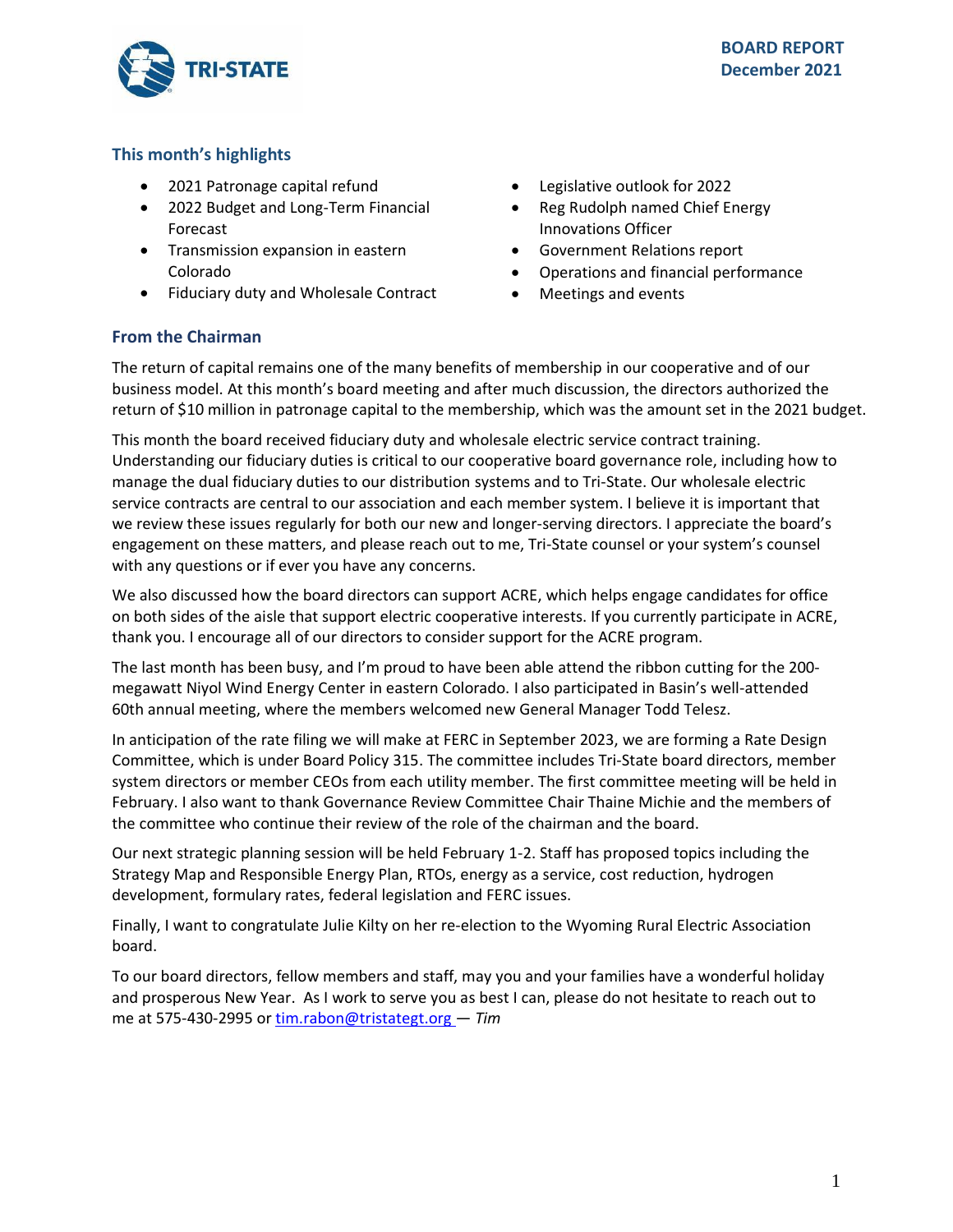

# **From the CEO**

I want to express my appreciation to the board for their diligent work in reviewing the 2022 consolidated budget and the 2022 Long-Term Financial Forecast. Notably, both Tri-State's operating costs and capital expenditures are decreased in 2022, even as we stay focused on reliably serving the needs of the members and fully implementing our 4% wholesale rate reduction in March 2022. As we look forward, we forecast flat rates though 2028 with the recognition of deferred revenue, and we will be focused on mitigating rate pressures beyond 2028. We continue to work through our cost reduction process, and I look forward to reporting our progress at our February strategic planning session.

The board received an important update from SVP Transmission Joel Bladow and his team on the transmission expansion in eastern Colorado that will be necessary to support our Responsible Energy Plan. Even as we consider how we can participate in a western regional transmission organization, these transmission additions will be critical to meet the members' goals.

Last week, I had the opportunity to go visit with the Transmission Maintenance teams working on critical maintenance on the Boone-Lamar line in southeast Colorado. Tri-State teams from all three transmission maintenance regions worked safely together, even through the Thanksgiving holiday, to get this important work done, as loads were lower and the weather was mild. I so greatly appreciate their dedication to serving the members, and each other.

I want to thank Barbara Walz and her Government Relations team for their preview of the 2022 legislative sessions. Our industry is greatly impacted by the actions of our elected officials, and I am proud to have such a talented team to represent our collective interests and educate our leaders on the value of our cooperative system.

I also want to recognize our teams that responded to a simulated attack on the grid as part of the national GridEx exercise last month. With cyber and physical security issues a growing concern, we continue to refine our processes and strengthen our defenses in response to potential threats.

For a few years now, we have been exploring how to expand the programs and services we offer our members through beneficial electrification, energy efficiency, local generation and demand response. We're taking a big step forward to advance this strategic priority with San Isabel Electric Association's CEO, Reg Rudolph, joining Tri-State in January as Chief Energy Innovations Officer. Reg will lead efforts on energy services that maximize economic and environmental value to our membership.

I look forward to seeing the member system CEOs at our meeting on January 18-19.

As the holidays draw near, I'm ever mindful and grateful for my colleagues at each member system, the leadership of our board, the talents of our Tri-State staff, and the love of our families. Have a Merry Christmas and Happy New Year. We are here to serve you, and if we can be of assistance, please contact me any time at 303-254-3535 or [dhighley@tristategt.org](mailto:dhighley@tristategt.org) — *Duane*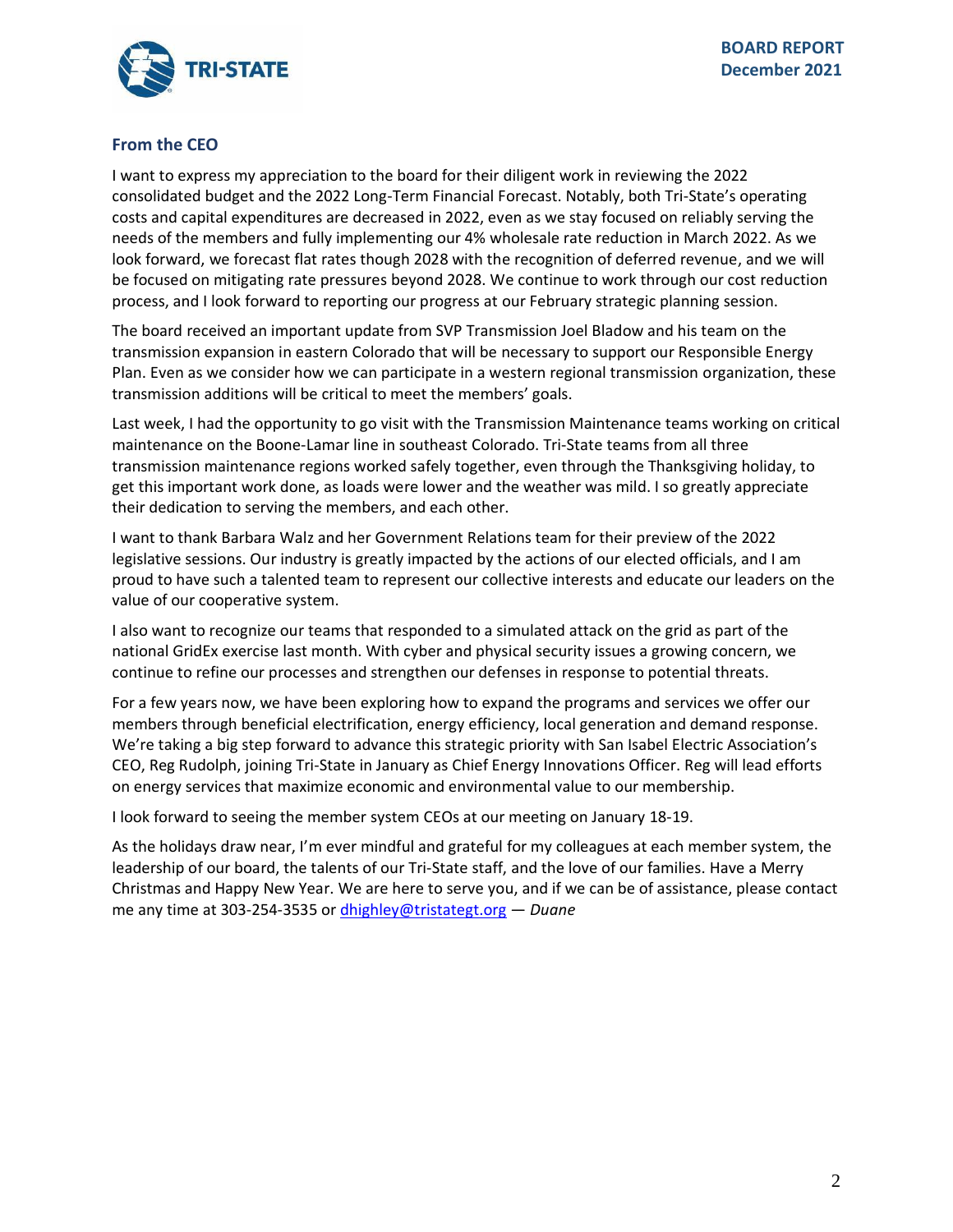

# **Operations and Financial Performance**

### **October 2021 operations performance**

- Coal fleet generation was 75% availability & 43% of total power supply.
- Gas and oil fleet generation were above budget and accounted for 6% of total power supply.
- Renewable generation accounted for 30% of total power supply and 40% of member load.
	- Tri-State had 559 MW of utility-scale wind and solar capacity. In October, the average capacity factor for these resources was 39%, with 364 MW (65% of potential output) available at Tri-State's peak.
- Other purchased power (unspecified) was 21% of total power supply.
- Member energy sales volumes were 7.3% under budget and non-member energy sales volumes were 136% over budget.

View the [Operations Report](https://mic.tristategt.org/Member%20Managers/2021-12-EO%20-%20Operations%20Report.pdf) on the directors' BoardBooks app and the Member [Information Center.](https://mic.tristategt.org/Member%20Managers/2020-08-BOD%20-%20Operations%20Report.pdf)

### **October 2021 financial performance**

- Member Electric Sales were 8.8% lower than budget, primarily due to the 2% rate reduction.
- Non-Member Sales were 197.4% above budget as Tri-State realized positive impacts of market conditions. On a per MWh basis, sales to non-members were higher than budgeted.
- Purchased Power was 40.3% higher than budget primarily due to increased natural gas costs and decreased generation from our steam generating stations.
- Fuel costs were 16.3% higher than budget primarily resulting from the combustion turbines producing energy at a greater amount than budgeted and an increase in natural gas prices.
- Transmission expense was greater than budget as additional transmission expense was incurred to move the power purchased.

View the [Financial Results](https://mic.tristategt.org/Member%20Managers/2021-12-BOD-FIN%20-%20Financial%20Results.pdf) on the directors' BoardBooks app and the Member [Information Center.](https://mic.tristategt.org/Member%20Managers/2020-08-BOD%20-%20Operations%20Report.pdf)

# **Board Update**

### **2021 Patronage capital refund approved**

The Tri-State Board of Directors approved the payment of a patronage capital refund (or retirement) in the amount of \$10 million to the members. Patronage capital represents each member's ownership and investment in Tri-State, and is an accumulation over the years of the net margins allocated to the members. Including 2021, Tri-State has returned approximately \$140 million to its members over the past six years.

- Tri-State operates at cost collecting enough revenue to operate and invest in capital projects and when it has money left over, it's allocated back to our members as patronage capital. When all financial goals are met, the board votes to return the patronage capital to members.
- The 2021 retirement maintains compliance with all indenture requirements and financial goals and is consistent with the board's current financial plan.
- The patronage capital (\$10 million) comes from margins allocated to members in 2004.

Based on members' current payment instructions, capital credit retirement payments will be processed on Dec. 16, 2021 and/or Jan. 20, 2022, with the default date being Dec. 16, 2021. Members may specify either date, or both to split the retirement payment.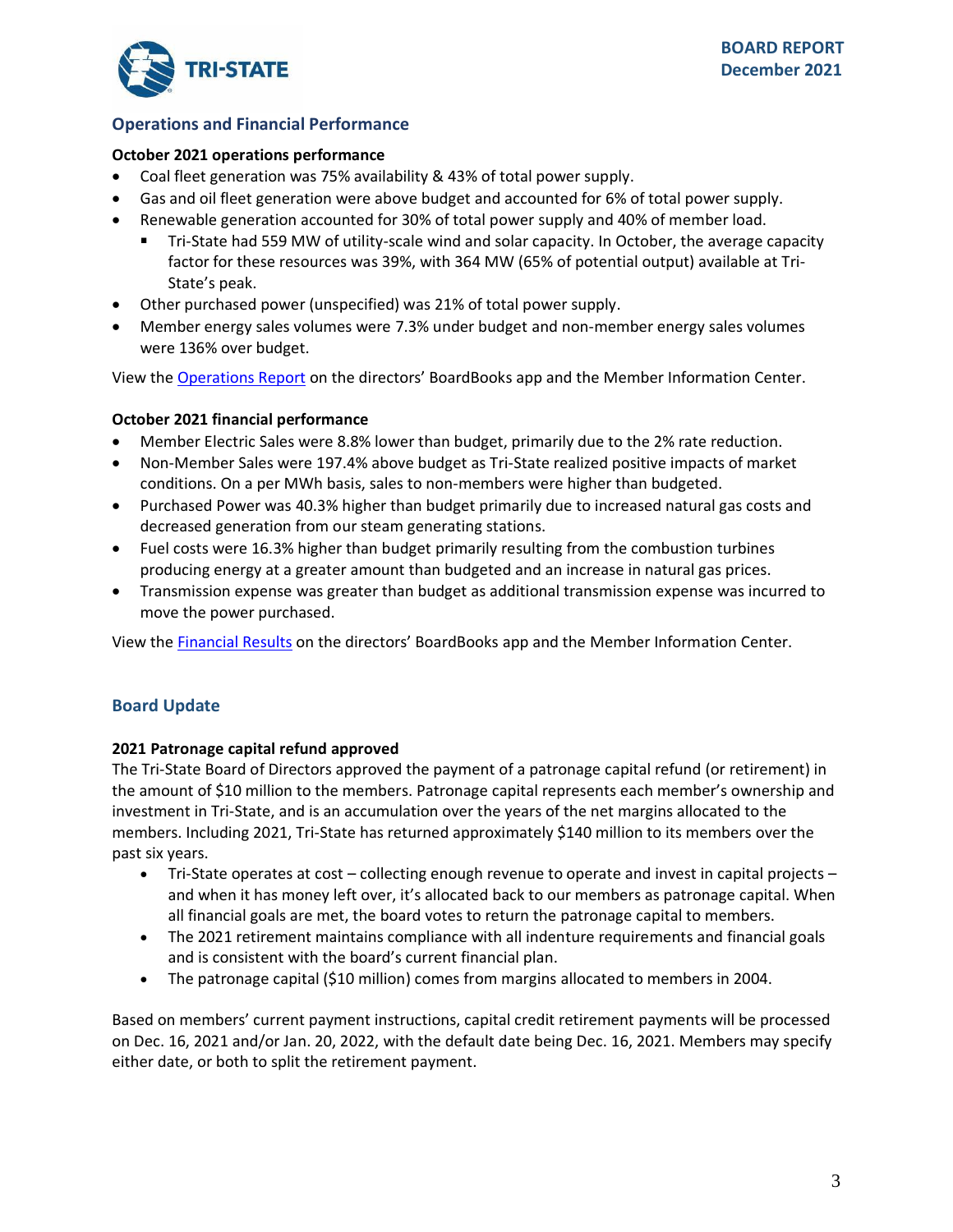

- Members should contact Jeremy Koepf (ext. 3556), Chris Johnson (ext. 1338) or Andy Walls (ext. 7108) and follow-up with an email to CashGroup@tristategt.org on or before Dec. 13, 2021, at 5 PM MST to specify the date(s) to receive the retirement.
- Members participating in the Member Power Bill Prepayment program may also make a request for the retirement to be credited to the prepayment account on the same dates listed above.
- If prepayment is chosen, it will begin earning interest on the day the member's check would have been sent.

View the [Patronage Capital Refund presentation](https://mic.tristategt.org/Member%20Managers/2021-12-FIN%20-%20Patronage%20Capital%20Refund.pdf) on the directors' BoardBooks app and the Membe[r](https://mic.tristategt.org/Member%20Managers/2020-08-BOD%20-%20Operations%20Report.pdf) [Information Center.](https://mic.tristategt.org/Member%20Managers/2020-08-BOD%20-%20Operations%20Report.pdf)

# **2022 Budget and Long-Term Financial Forecast**

Pat Bridges, CFO, presented the 2022 Capital and Operating Budgets and the 2022-2031 Long-Term Financial Forecast (LTFF) to the Board of Directors. The 2022 Budget and LTFF are a forecast that represents the revenues and expenditures necessary to achieve Tri-State's mission, values, objectives, and the implementation of our strategic initiatives. Both forecasts include the announced 4% wholesale rate reduction for utility members (2% in March 2021 with another 2% reduction coming in March 2022) that was agreed to by FERC, while meeting the targets of Tri-State's Responsible Energy Plan (REP).

- The board approved the 2022 Capital and Operating Budgets, which will lower the Class A Rate by 2% in March 2022. Highlights of the budgets include:
	- o After several years of being flat, the cost to operate the association (Operating Budget) will decrease to \$1.16 billion.
	- $\circ$  The operating budget achieves the financial goals established by the Tri-State board to ensure continued financial strength of the association.
	- o The capital expenditures budget of \$138M reflects a \$40M decrease from the 2021 capital expenditures budget, while continuing to ensure system reliability.
- The 2022 LTFF projects income, expenses, margins, and rates for the next 10 years and is based on numerous assumptions regarding the future (many provided by outside sources). Although it is based on what Tri-State believes are the best estimates available at the current time, actual results are likely to vary from the forecasts. Highlights of the LTFF include:
	- $\circ$  Class A Rates were flat between 2017-2020 and then lowered in 2021. The LTFF assumes our rates will decrease a total of 4% by 2022 and remain flat through 2028. This is achieved through the recognition of previously deferred revenue.
	- $\circ$  In 2028, the LTFF reflects the need to begin building significant new generation and transmission resources to implement the Responsible Energy Plan. Significant cost reductions and other operational alternatives are being considered to mitigate the future rate pressure and maintain stable rates. These mitigating factors are not yet reflected in the forecast.
	- $\circ$  The LTFF also recognizes the implementation of the partial requirements open season, which resulted in the allocation of 209 megawatts of self-supply capacity to three members.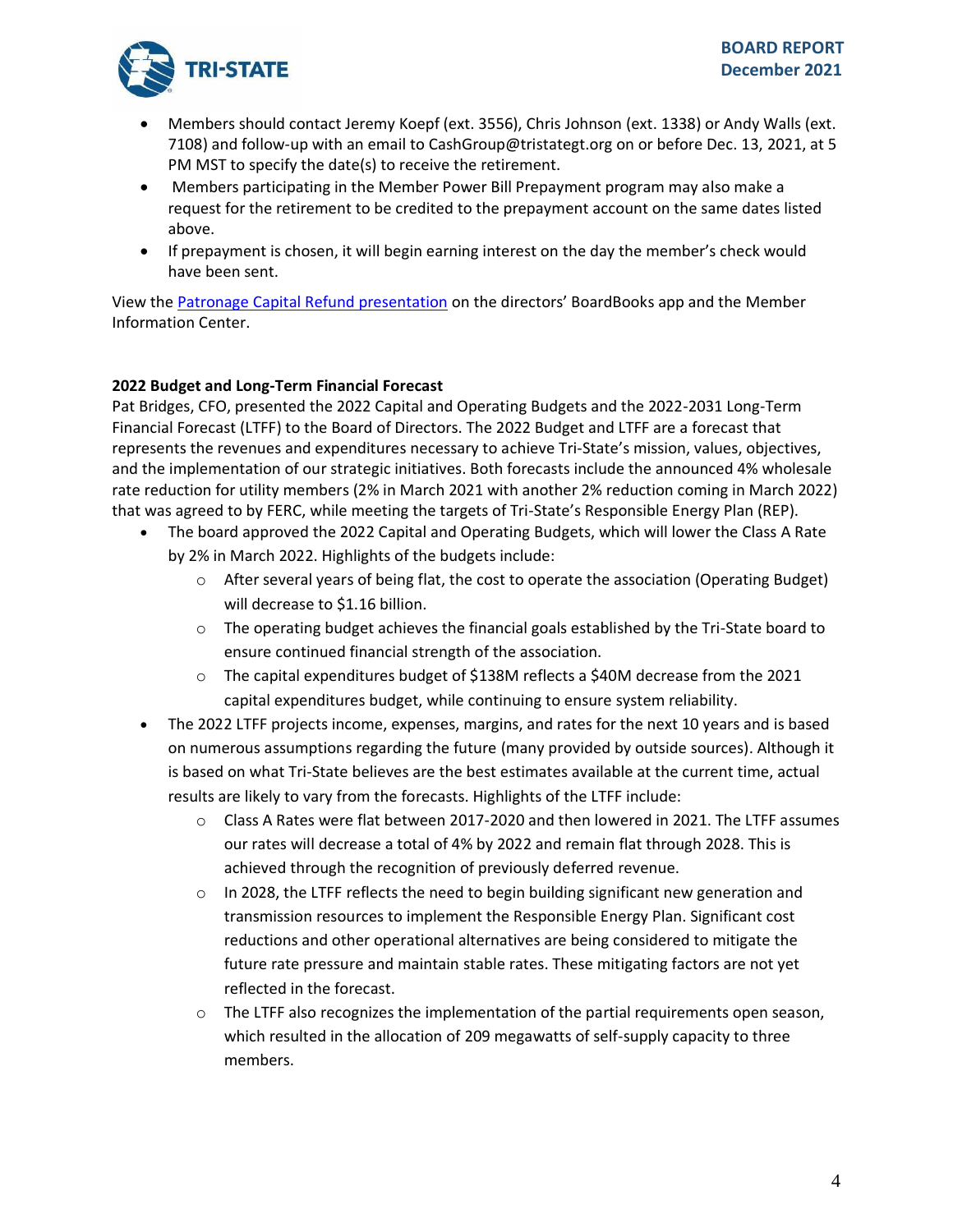

- $\circ$  As in previous years, variables influencing the forecast include: operational costs; fuel and purchased power costs; capital expenditures; member, non-member and market sales; and use of deferred revenue.
- Tri-State understands that reducing rates is a priority for the association and will continue to work to ensure members are competitively positioned to provide energy at the most affordable price possible.

View the [2022 Consolidated Budget](https://mic.tristategt.org/Member%20Managers/2021-12-BOD-EXEC%20-%20Consolidated%202022%20Budget.pdf) on the directors' BoardBooks app and the Member [Information](https://mic.tristategt.org/Member%20Managers/2020-08-BOD%20-%20Operations%20Report.pdf)  [Center.](https://mic.tristategt.org/Member%20Managers/2020-08-BOD%20-%20Operations%20Report.pdf)

View the [Long-Term Financial Forecast](https://mic.tristategt.org/Member%20Managers/2021-12-BOD-EXEC%20-%202022%20Long%20Term%20Financial%20Forecast%20-%20LTFF.pdf) on the directors' BoardBooks app and the Member [Information](https://mic.tristategt.org/Member%20Managers/2020-08-BOD%20-%20Operations%20Report.pdf)  [Center.](https://mic.tristategt.org/Member%20Managers/2020-08-BOD%20-%20Operations%20Report.pdf)

### **Transmission expansion in eastern Colorado**

Joel Bladow, SVP Transmission, and Chris Pink, Vice President Transmission Engineering, presented a proposed plan to enhance Tri-State's transmission capabilities in Eastern Colorado. The plan would make room for new generation resources proposed in Tri-State's Responsible Energy Plan, increase reliability in the region and further integrate transmission capabilities between Wyoming, Colorado and New Mexico.

- Bladow and Pink explained to the board the limitations and future needs for transmission in Eastern Colorado. The existing system cannot handle the amount of renewable resource additions needed to support Tri-State's Responsible Energy Plan.
- Staff evaluated several transmission alternatives, including participation in Xcel's Colorado Power Pathways project, and concluded the best and least-cost approach was to invest approximately \$240M in incremental upgrades to Tri-State's existing system.
- The board was receptive to this approach and will be asked to approve the plan in the upcoming months.

### **Fiduciary duty and Wholesale Electric Service Contract review**

On a regular basis, staff holds educational sessions on topics of importance to the board. This month, Ken Reif discussed the fiduciary duties of a cooperative board member and the Wholesale Electric Service Contract (WESC), covering the following topics:

- The three duties of all cooperative directors, including: loyalty, due care, and not to usurp an opportunity of the cooperative;
- Fiduciary duty of dual directors on "overlapping" boards;
- The appropriate course of action when a director does not believe they can meet their fiduciary duties to both the distribution cooperative and Tri-State, which may include seeking legal counsel;
- The history of the WESC and how it has evolved;
- Tri-State's obligation to serve and members' obligation to purchase under the contract; and
- The association bylaws and how they impact the activities of Tri-State and its members.

View the [presentation](https://mic.tristategt.org/Member%20Managers/2021-12-BOD-Fiduciary%20Duty%20and%20Contract%20Training.pdf) on the director's BoardBooks app and the Member Information Center.